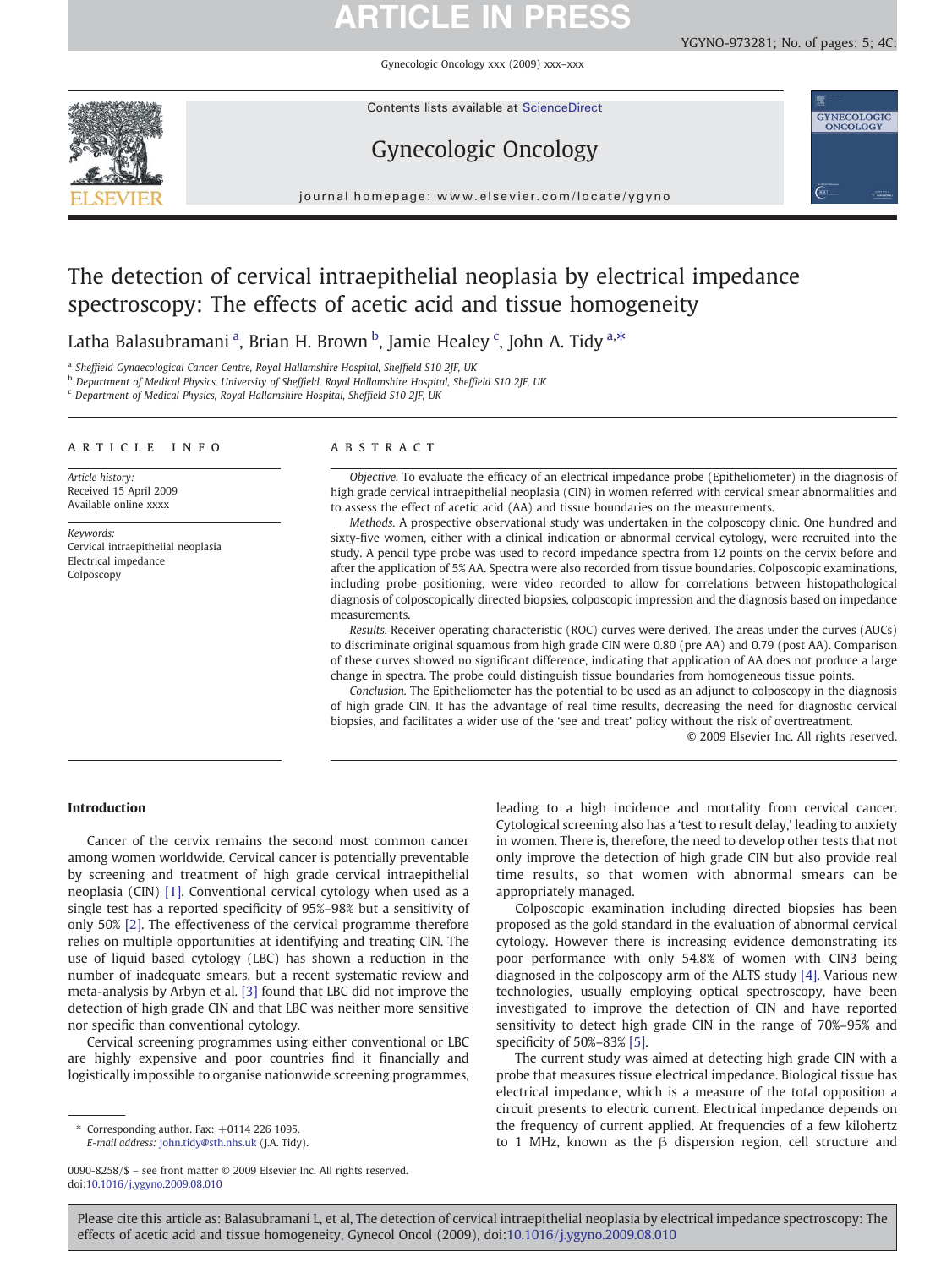2 L. Balasubramani et al. / Gynecologic Oncology xxx (2009) xxx–xxx



Fig. 1. Impedance curves derived from finite element modelling.

arrangement are the main determinant of tissue impedance. At higher frequencies, electric current can penetrate cell membranes and impedance will be determined by intracellular structures and possibly the size of the nucleus. At lower frequencies, electric current is unable to penetrate cell membranes and current flows mainly through the extra cellular space. Impedance at lower frequencies thus depends on cell spacing and arrangement [\[6\].](#page-4-0)

Cervical epithelium is a highly structured stratified tissue that exhibits changes as it progresses from normal epithelium to high grade CIN. Changes include loss of stratification, increase in the nuclear cytoplasmic ratio and an increase in the extra cellular space. This formed the basis of our finite element modelling (FEM), a computational tool that predicts the electrical properties of biological tissues.

In our previously reported work, FEM in three dimensions was used to predict the impedance spectra from squamous, columnar, metaplastic, low and high grade CIN tissues (Fig. 1) [\[7\]](#page-4-0).

The aim of the current study was to evaluate the performance of electrical impedance spectroscopy, as measured by the 'Epitheliometer,' in discriminating between tissue types and to assess its potential for use as an adjunct to colposcopy. Impedance measurements were taken over a range of frequencies (76.3 Hz to 625 kHz) where tissue impedance depends mainly on cell spacing and cellular arrangement. Secondary outcomes were to determine if application of acetic acid to the cervix altered tissue impedance and to assess if the probe was able to identify tissue boundaries in order to remove ambiguous measurements.

#### Methods

One hundred and sixty-five women attending the colposcopy clinic, with any cervical smear abnormality or a clinical indication for colposcopy, were recruited into the study. Of the 165 women, 124 formed the main part of the study and 41 women entered the boundary detection investigation. Impedance measurements taken irrespective of the phase of the menstrual cycle in view of previous published data [\[8\]](#page-4-0). Women pregnant at the time of colposcopy and post menopausal women were excluded. Post menopausal women were excluded as lack of estrogen may lead to atrophy of the cervical epithelium and this was not factored into our model. Pregnant women were excluded as the cervix tends to become more vascular during pregnancy and this will change impedance spectra. Ethics approval for the study and informed consent from participants was obtained.

Women recruited to the study were in the age group of 20–55 years. The majority of the study population, about 73% were nonsmokers. Impedance measurements were made using a 5.5 mm diameter pencil probe with four 0.6 mm diameter gold electrodes mounted flush with the face of the probe. A current of  $<$ 20 μA p-p was passed between an adjacent pair of electrodes and the resulting potential measured between the two remaining electrodes. Measurements were made at 16 frequencies, doubling the frequency in steps from 76.3 Hz to 625 kHz.

The probe was used to take 12 measurements from the cervix, four from the outer ectocervix and eight at the cervical os covering the region of the transformation zone. Improved technology enabled us to take more points from the transformation zone in this study than in our earlier studies [8–[10\].](#page-4-0) This should increase our detection of CIN without unduly prolonging the procedure. 5% acetic acid was then applied to the cervix and 12 further measurements taken. Impedance measurements were transferred to a laptop. Colposcopy was performed and biopsies taken if clinically indicated. The entire procedure was video recorded for subsequent correlation of data. Fig. 2 summarises our study protocol.

The probe assesses tissues lying beneath the area covered by the four electrodes. In the transformation zone, this area may have more than one histological type as a result of either physiological metaplasia or CIN. A probe with the capability of injecting current through adjacent and diagonal drives was used to evaluate if the probe could differentiate tissue boundaries. Boundary data collection was collected from 41 women after the application of acetic acid to facilitate tissue differentiation. Measurements were made at 258 homogenous tissues and 209 tissue boundaries; squamous–columnar  $(n= 112)$ , squamous–CIN  $(n= 78)$  and columnar–CIN  $(n= 19)$ . Data analysis was used to determine if the probe could differentiate between homogeneous and tissue boundary sites.



Fig. 2. Figure of protocol.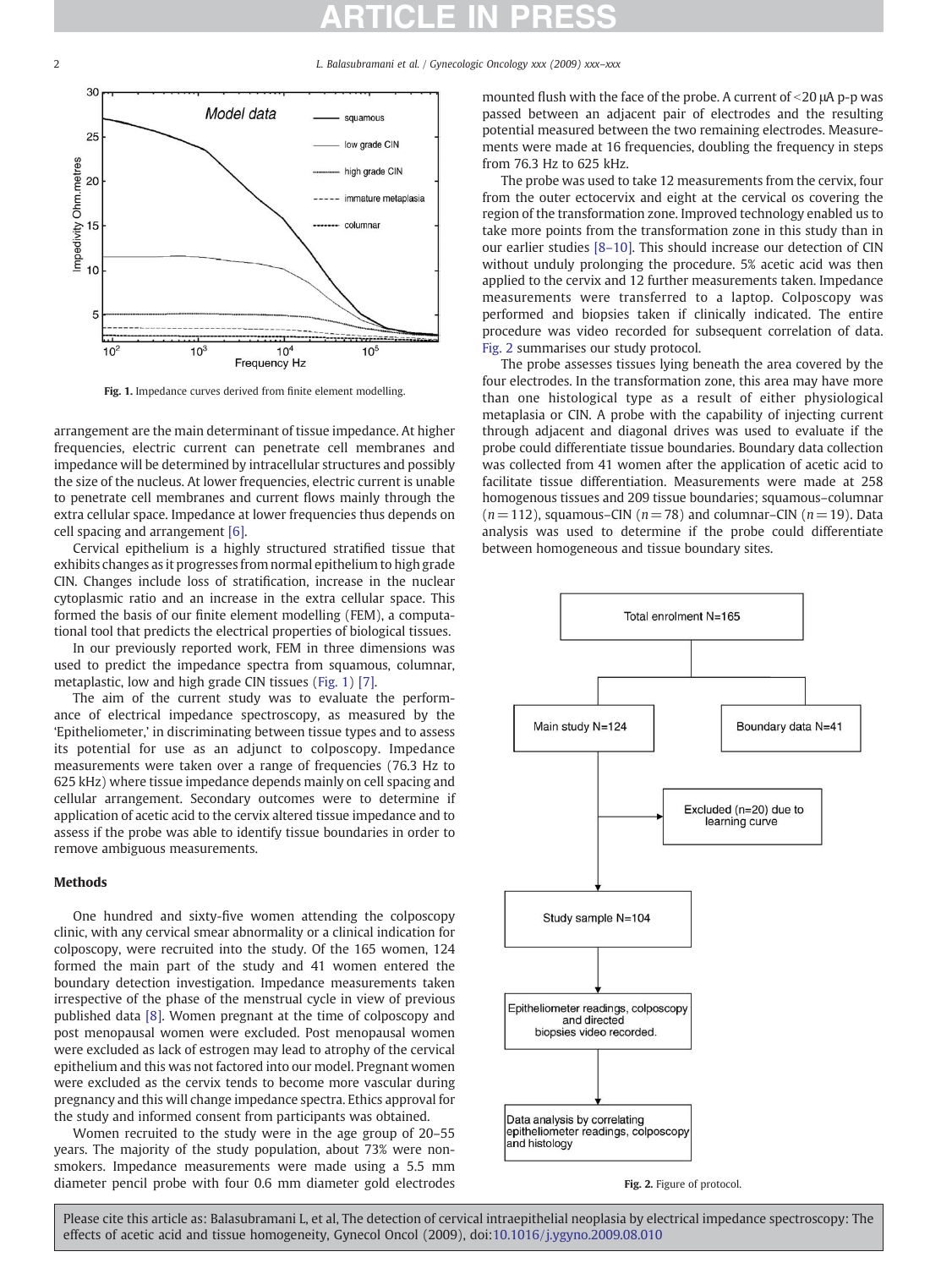L. Balasubramani et al. / Gynecologic Oncology xxx (2009) xxx-xxx

#### Results

One hundred and twenty-four women were recruited into the main study. A 'learning curve' was noticed for impedance measurements taken from the first 20 women of the study and these women were excluded from further analysis. Table 1 lists the indication for referral for colposcopy. Colposcopic examination was satisfactory in all cases.

Impedance spectra were recorded from 1093 points prior to the application of acetic acid. Of these, 204 points were rejected. Twentyfive points were rejected as the probe was unable to take an impedance measurement because of poor contact. One hundred and seventy-nine points were rejected as a definite colposcopic impression could not be assigned either due to poor quality of the video recording or if the probe was placed on a tissue boundary. Eight hundred and eighty-nine points with a clear colposcopy result and good impedance data were analysed; 636 points were squamous, 113 were immature metaplasia, 85 were high grade CIN and 45 were columnar. Ten points were classified as human papillomavirus (HPV) infection, inflammation, mature metaplasia or low grade CIN.

A total of 1068 post acetic acid impedance measurements were collected from the 104 women. After rejecting unsuitable points as with the pre acetic acid data, 839 points were analysed with 597 squamous, 114 immature metaplasia, 76 high grade, 37 columnar and 15 points classified as mature metaplasia, HPV, inflammation or low grade CIN.

#### Data analysis

Impedance spectra were compared with a template for CIN3 determined from the finite element model of cervical epithelium. Mean deviations of the measured spectra from the template were used to categorise the measurements as normal squamous epithelium, columnar, high grade CIN [CIN2+] or immature metaplasia. The deviations were used point by point and compared with the colposcopic impression obtained from the videos and histological diagnoses. To evaluate if the probe could differentiate high grade CIN from all other tissue types, receiver operating characteristic (ROC) curves were drawn using the Medcalc statistical package. A per woman analysis was performed using the impedance probe results classifying women either as normal or having high grade CIN.

#### Pre acetic acid data

ROC curves derived for normal squamous epithelium and high grade CIN showed an AUC of 0.80 indicating a good separation. Sensitivity was 78.8% with a specificity of 73%. ROC curves were derived for CIN vs all other tissue types. The AUC was 0.77 with a sensitivity of 85.9% and a specificity of 62.6%. For the per woman analysis, women were divided into either the normal group or the high grade CIN group depending on colposcopic diagnosis. The AUC was 0.75 with a sensitivity of 88.4% and a specificity of 63.9%. The sensitivity and specificity values are those where the sum of the sensitivity and specificity values was at a maximum. To separate the women into normal and CIN groups the value of the deviation from the high grade CIN template, derived from the above sensitivity and specificity values, was used.

#### Table 1

Types of smears in women recruited into the study.

| Mild dyskaryosis     | 34 |
|----------------------|----|
| Moderate dyskaryosis | 16 |
| Severe dyskaryosis   | 27 |
| <b>Borderline</b>    | 20 |
| Post coital bleeding | 5  |
| Inflammatory         |    |
| Glandular neoplasia  |    |



Fig. 3. Comparison of pre- and post-AA ROC curves – squamous vs high grade CIN.

#### Post acetic acid data

ROC curves derived to discriminate original squamous from high grade CIN showed an AUC of 0.79 with a sensitivity of 78.9% and a specificity of 66%. The AUC for high grade CIN vs all other tissue was 0.74 with a sensitivity of 73.6% and a specificity of 63%. The per woman analysis gave an AUC of 0.74 with a sensitivity of 89.7% and a specificity of 50% showing that the probe may be used as an adjunct to colposcopy to clinically diagnose women with high grade CIN.

#### Comparison of pre and post acetic acid data

Fig. 3 shows pre and post acetic acid ROC curves derived to differentiate original squamous from high grade CIN. The difference between the two curves was not statistically significant ( $P = 0.98$ ). There was no significant difference between pre and post acetic acid ROC curves derived to differentiate between high grade CIN and all other tissue ( $P = 0.68$ ), showing that acetic acid does not cause a large change in impedance spectra.

#### Comparison of Epitheliometer diagnosis with histology

The Epitheliometer diagnosis of tissue type and histological diagnosis at the site of biopsy were compared by studying data from points where the Epitheliometer reading was almost coincident with the biopsy site. In all cases the colposcopic impression was of high grade disease. At all sites the Epitheliometer and histological diagnosis were in agreement, with 18 sites identified by both as high grade CIN and 4 sites identified as non-CIN, suggesting a 100% sensitivity and specificity, albeit on a small sample set.

#### Boundary data

Boundary data were collected from a further 41 women giving spectra from 209 tissue boundaries and from 258 sites of homogeneous tissue. Data sets were analysed by using a quantity  $(n)$  where n is the ratio between null and the normal measurements.

$$
n = |\frac{null}{norm}|
$$

Where:

null is the measurement taken from diagonally opposing electrodes at a frequency of 78.1 kHz.

norm is the measurement taken from adjacent electrodes.

Please cite this article as: Balasubramani L, et al, The detection of cervical intraepithelial neoplasia by electrical impedance spectroscopy: The effects of acetic acid and tissue homogeneity, Gynecol Oncol (2009), doi[:10.1016/j.ygyno.2009.08.010](http://dx.doi.org/10.1016/j.ygyno.2009.08.010)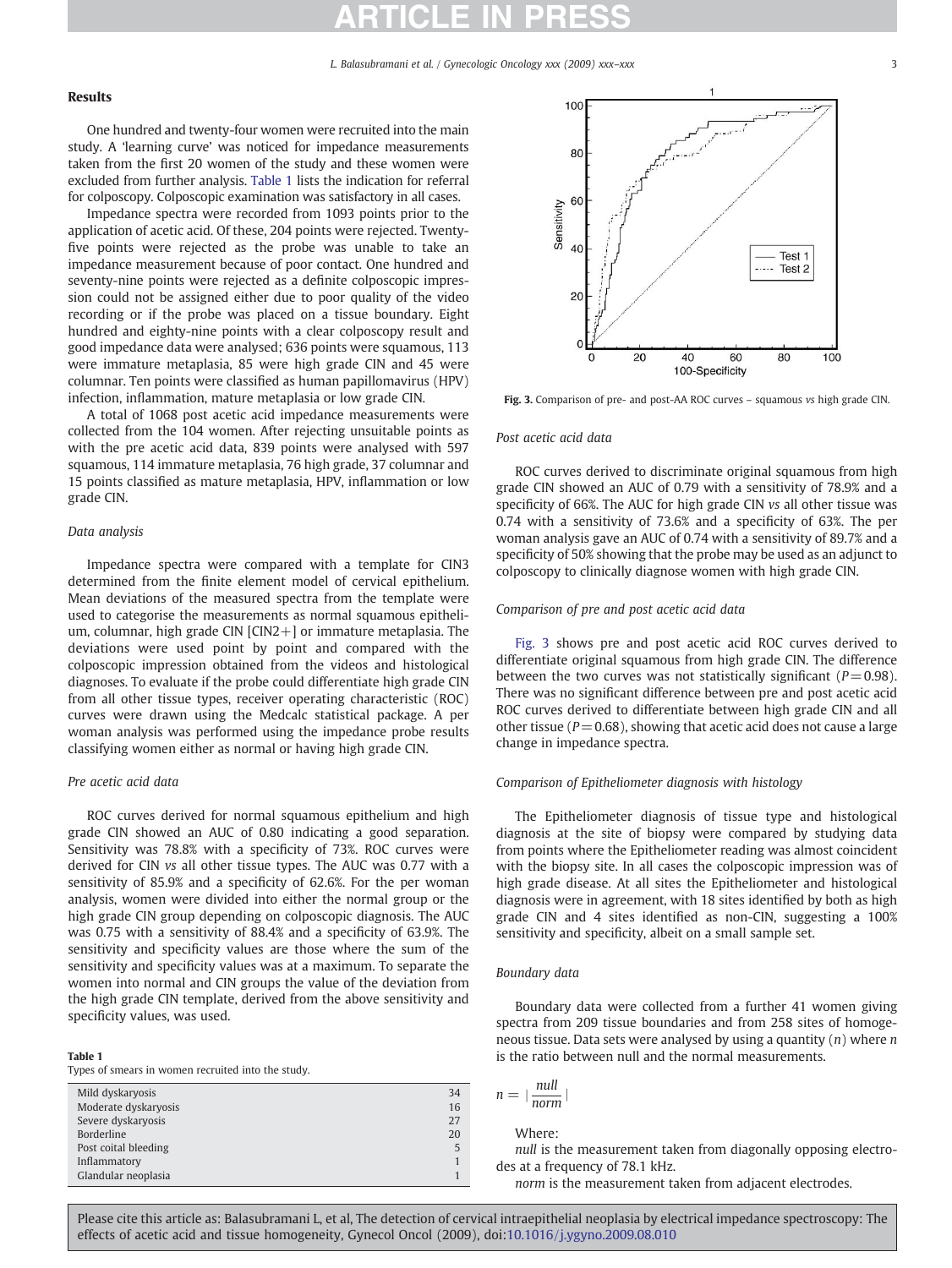$n$  was calculated for all the data, boundary and homogeneous subsets. Best separation of the two sets was found using a value of  $n = 0.18$ . The homogeneous data set was analysed initially by deriving ROC curves to discriminate between squamous and high grade CIN  $(AUC = 0.86)$ . ROC curves were derived using the same dataset after excluding impedance measurements where *n* was greater than 0.18. Exclusion of inhomogeneous data appeared to improve the sensitivity to detect high grade CIN but was not statistically significant. Using a more severe limit by decreasing the threshold for  $n = 0.1$  increased the AUC significantly (0.98), but this involved rejecting 85% of the measurements and might prolong the measurement time.

#### Discussion

Histologically, CIN is associated with loss of stratification and differentiation, increased nuclear cytoplasmic ratio and increase in the extra-cellular space. Previous studies suggested a six-fold increase in the extra-cellular space when compared to normal squamous tissue [\[9\].](#page-4-0) This increase in extra-cellular space decreases impedance at low frequencies in CIN. Thus, original squamous epithelium has high impedance while high grade CIN has lower impedance. Finite element modelling provided templates for impedance spectra for the various cervical tissue types and the templates were similar to impedance spectra measured from the cervix. The best fit with the measured data was obtained for models with an epithelium of 300–400 μm in depth with a surface layer of mucus of 10 μm [\[10\]](#page-4-0).

Analysis was initially performed on a per point basis and the AUC for the pre AA ROC was 0.80 and for the post AA ROC 0.79, showing a good discrimination between the two tissue types. In a clinical setting it is important to diagnose if a woman referred with smear abnormality has high grade CIN as this will inform further management. To assess if the probe was able to identify women with high grade CIN, a per woman analysis was performed. The AUC was 0.75 with a sensitivity of 88.4% and a specificity of 63.9% showing that the probe may be used as an adjunct in the colposcopy clinic to diagnose women with high grade CIN.

Application of acetic acid removes mucus and debris from the surface of the cervix, causes a coagulation of cell proteins and leads to acetowhite change. Post AA values might be better than pre AA values as we should be able to visualise the acetowhite area denoting CIN. Results showed that the pre AA ROC curves gave slightly better discrimination. It is possible that because of the thinner layer of mucus after the application of AA, the pathways of electrical current are altered. This needs to be studied further with separate templates for post acetic acid analysis. Balas and Potirakis [\[11\]](#page-4-0) studied the structural and functional alterations in cervical epithelium following application of acetic acid. Their results suggest that application of acetic acid will result in some closing of gap junctions and an increase in proton concentration in both intra-cellular and extra-cellular spaces. Gap junctions have been shown by tissue modeling to have only a small effect [\[12\].](#page-4-0) Increased proton concentration will cause a decrease in tissue impedance but hydrogen ions have relatively low mobility and so the change in impedance will be small. We conclude that a small decrease in tissue impedance, leading to small changes in spectral shape, might be expected following the application of acetic acid but these changes are likely to be much less than the changes associated with the large structural differences between normal and CIN epithelium. While the pre AA AUC showed slightly better discrimination of tissue types than the post AA AUC, comparison of the ROC curves found no statistical significance, demonstrating that the application of acetic acid does not markedly change impedance measurements.

Good discrimination of immature metaplasia from high grade CIN remains a problem. This is a difficult area in colposcopy as well, as these tissues become acetowhite and may look similar on visual inspection. In our study, ROC curves to differentiate immature metaplasia from high grade CIN, using any of the study parameters gave an AUC ranging from 0.50 to 0.65. While this is not ideal, in previous studies the AUC for these two tissue types has been 0.51– 0.55 showing a definite improvement in the discrimination between these two tissues [\[8\]](#page-4-0).

Previously published work described earlier versions of the Epitheliometer, used different frequencies, different methods of analysis and different population characteristics [8–[10,13\]](#page-4-0). Results published by Abdul et al. [\[10\]](#page-4-0) showed good discrimination of original squamous and high grade CIN with an AUC of 0.88. However, the per woman analysis was slightly worse at  $AUC = 0.65$  when compared to the per woman AUC in the current study  $(AUC = 0.74)$ . It is possible that the use of a wider range of frequencies, in particular lower frequencies, in the current probe has improved tissue differentiation.

The ability of the Epitheliometer to diagnose tissue boundaries was evaluated. In a perfectly homogeneous tissue there is a balance between the two receiving electrodes. When the probe is placed on a boundary between tissue of different resistance the system is unbalanced and this is detected by the probe. It is essential that impedance measurements are not taken from tissue boundaries to reduce the possibility of a false positive diagnosis of CIN and improved AUCs were obtained when impedance measurements taken from tissue boundaries were excluded. This capability will be incorporated into the next version of the Epitheliometer, to reduce the potential for false positive results. Appropriate setting up of recording systems and ensuring that the cervix is not covered with blood or excessive mucus would further bring down the number of points rejected. Quality assurance standards in the probe have also been improved to ensure that only good quality data should be collected.

Evaluation of any colposcopic technique or new screening tool is limited by the availability of a true 'gold standard' as it is not feasible to biopsy every colposcopic abnormality. In an attempt to overcome this problem we analysed 22 high grade colposcopic lesions and compared the histological diagnosis with the Epitheliometer diagnosis. There was 100% concordance between histology and probe diagnosis. The overall results are encouraging and larger numbers of patients are needed to explore this further.

We have demonstrated that the Epitheliometer has the potential to act as an adjunctive test in the colposcopy clinic either as an aid to take better targeted biopsies, replace the taking of biopsies or guide treatment at first visit. In poor countries, where organised call and recall screening programmes are not in place, visual inspection of the cervix with acetic acid (VIA) and visual inspection with Lugol's iodine (VILI) have been used as screening tools. A recent study established a sensitivity of VIA to be 79% and a specificity of 85% with VILI on average 10% more sensitive and equally specific [\[14\]](#page-4-0).

In resource poor countries the Epitheliometer can be used on VIA positive women over 35 years as a secondary screen to improve the detection of high grade CIN allowing for a single episode of care that includes diagnosis and treatment without histological confirmation. Previous work by Escobar et al. [\[15\]](#page-4-0) has shown an improvement in specificity in the detection of high grade CIN when optical coherence tomography was used as a diagnostic aid to VIA. In a trial using the Polarprobe which uses both optical and electrical systems, the sensitivity and specificity of the Polarprobe for the diagnosis of invasive cervical cancer was found to be 90% and 91% respectively [\[16\]](#page-4-0). However, in the Shanxi province cervical cancer screening study using fluorescence spectroscopy did not improve detection of high grade CIN [\[17\].](#page-4-0)

The Epitheliometer is a self contained, battery powered, portable device which does not require cervical biopsies for diagnosis of CIN and thus could be used as an inexpensive tool for the diagnosis of CIN. As the probe gives real time results, women diagnosed with high grade CIN can be treated at the same visit without the risk of over treatment. The development of such a device is especially important as the major burden of cervical cancer is borne by poor countries.

Please cite this article as: Balasubramani L, et al, The detection of cervical intraepithelial neoplasia by electrical impedance spectroscopy: The effects of acetic acid and tissue homogeneity, Gynecol Oncol (2009), doi[:10.1016/j.ygyno.2009.08.010](http://dx.doi.org/10.1016/j.ygyno.2009.08.010)